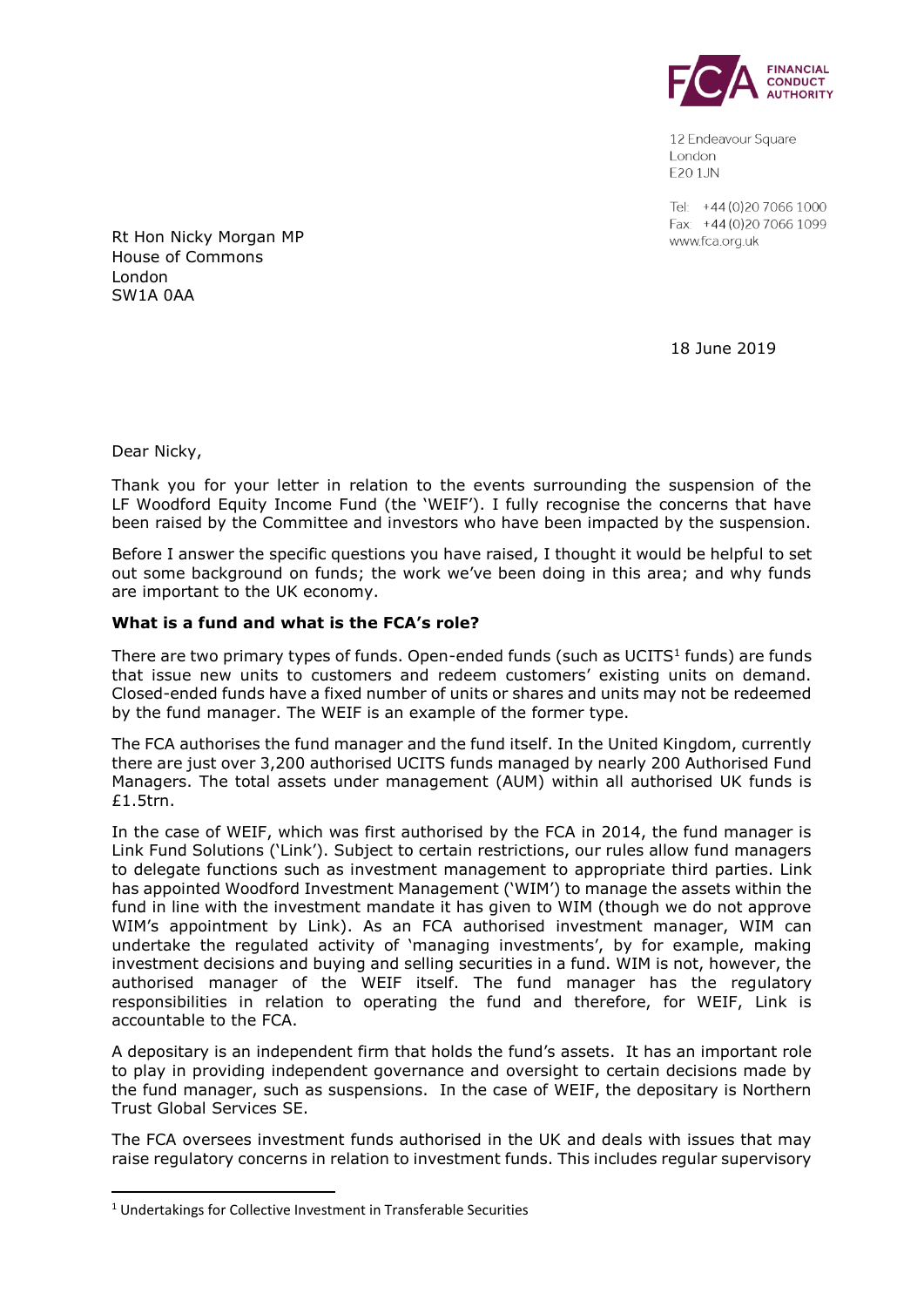activity in respect of fund managers, and where appropriate taking action against them where we discover concerns about, for example, excessive liquidity risks and potential rule breaches within funds or by fund managers or depositaries.

The FCA's rules governing UCITS schemes, such as the WEIF, derive from the EU UCITS Directive and are contained within the Collective Investment Schemes (COLL) sourcebook of the FCA Handbook. These rules set out, amongst other things, restrictions on the investments that a UCITS fund can make, for example a 10% limit on investments in unlisted securities (though, as noted later, the definition of unlisted is complex). These securities must satisfy certain criteria, including that their liquidity must not compromise the ability of the fund manager to meet redemption requests from unitholders. The EU UCITS Directive is generally minimum harmonising which means the FCA can impose additional requirements on UK UCITS funds that are stricter than the Directive text in certain circumstances, subject to the usual FSMA processes, such as formal consultation. However, the FCA could not unilaterally extend these measures to any EEA UCITS funds sold in the UK.

Non-UCITS Retail Schemes (NURSs), such as the open-ended property funds that suspended following the EU Referendum in June 2016, are subject to different investment restrictions. For example, NURSs can invest 100% of scheme property in commercial real estate and up to 20% in unlisted securities. NURSs are subject to FCA authorisation and can be marketed to retail investors in the UK. NURSs do not fall under the EU UCITS Directive, rather they are governed by rules which are set domestically in the UK and are contained within the FCA's COLL sourcebook.

The COLL rules apply to the authorised fund manager, which is Link in the case of the WEIF. A delegate portfolio manager, such as WIM in the case of the WEIF, is not subject to COLL. The authorised fund manager is responsible for overseeing the conduct of a delegate portfolio manager, including ensuring that it undertakes activities in a way which does not conflict with COLL rules.

## **Why are funds important?**

As I said in a recent Financial Times article, funds play an essential part in fostering investment in the broader UK economy.

Financial markets should support investment in companies that will contribute to economic growth and create jobs. That will foster innovation and help to tackle critical issues such as climate change. Securities issued by start-ups and other firms with innovative strategies will often be unlisted and illiquid, particularly before they begin bringing in revenue, and not all of them will succeed. That is the nature of innovation.

I believe there should be clearer and binding limits on the share of such investments held in collective investment schemes whose shares are typically bought and sold freely and frequently, and that it is crucial that investors understand what they are investing in. We should not, however, discourage investment in unlisted and illiquid assets.

# **What has the FCA done to date and what work will the FCA do in the future in this area?**

The FCA has undertaken three significant pieces of work in the area of funds looking at competition in the fund and investment platforms sectors.

We undertook a competition market study into the asset management market. We identified a number of areas where we had concerns that competition was not acting effectively in the interests of consumers. In response to this, among other remedies we have made new rules strengthening the duty of fund managers to act in the best interests of investors by requiring them:

• To appoint a minimum of two independent directors to their boards (by October 2019)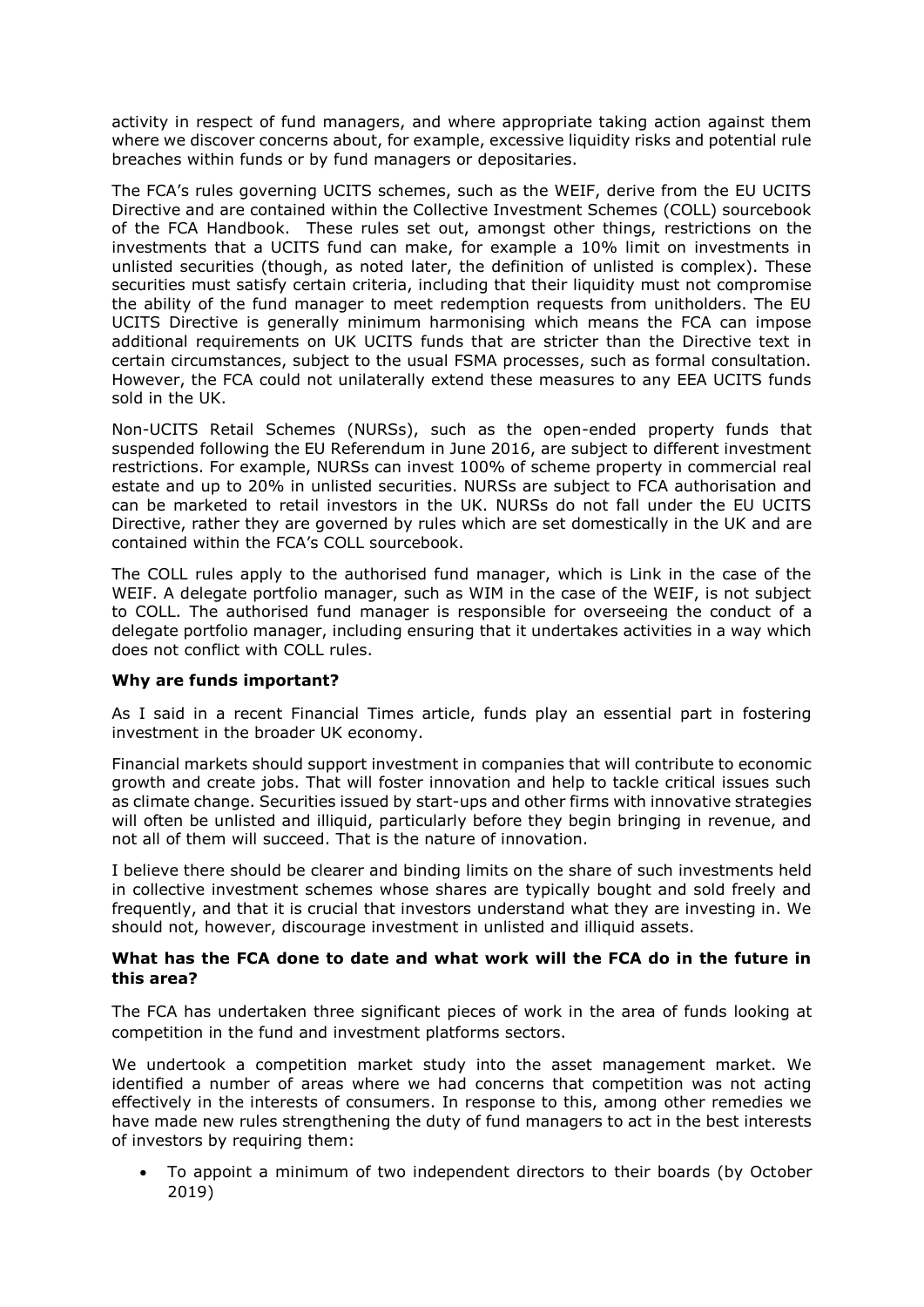- To conduct an annual assessment of value, using a number of specific criteria, and to report publicly on the outcome of that assessment (beginning October 2019)
- To disclose clearly why or how they are using benchmarks<sup>2</sup>, or if they do not, to explain how investors might assess the performance of the fund (beginning August 2019 for most funds)

The second piece of work concerns investment platforms are intermediaries which are increasingly used by consumers and financial advisers to access investments. Our Investment Platforms Market Study looked at how platforms compete to win new and retain existing customers. We are currently consulting on introducing new rules as well as working with industry to introduce needs.

There are a range of tools available to retail investors on platforms – including best buy lists – which can guide their investment choices. As part of our work on the asset management and platforms sectors, we looked at whether platforms' best buy lists add value to investors. We found (over 2006-2015) that the funds on best buy lists (though not those of platforms' in-house funds) on average outperformed the funds not on the best buy lists before charges. We also compared platforms' in-house funds on best buy lists with funds not on best buy lists. The in-house funds did not, on average, outperform these other funds. In our final report, we noted there has been a decline in platforms promoting in-house funds through Best Buy lists and highlighted our requirements for vertically-integrated firms to manage conflicts of interest.

We also published a consultation paper (CP18/27) on illiquid assets and open-ended funds in October 2018. This followed an earlier discussion paper on the same subject, and drew on the experience of property fund suspensions following the EU referendum in 2016, Broadly, we took the view that retail investors should continue to be able to invest in illiquid assets through open-ended funds, and that there we should not pursue a radical overhaul of the rules applying to funds investing in illiquid assets. At the same time, we recognised that there were specific measures that we should take to clarify the use of suspensions in these funds, to strengthen liquidity management processes and improve disclosure to investors of the liquidity risk inherent in these funds.

It is worth stressing, in this context, that these measures are focused on NURSs, as these are the type of fund through which ordinary retail clients may invest in illiquid assets such as commercial property. As such, there is no direct read-across between the Woodford fund suspension and our proposed new rules for open-ended funds investing in illiquid assets, although we shall take account of any lessons learned from the Woodford fund when finalising the new rules.

I will now turn to this specific issue and respond to your questions.

## **The Purpose of a Suspension**

 $\overline{\phantom{a}}$ 

Open-ended funds (such as UCITS funds) are funds that issue new units to customers and redeem customers' existing units on demand. Closed-ended funds have a fixed number of units or shares and units may not be redeemed by the fund manager. The WEIF is an example of the former type.

There can be a structural liquidity mismatch in certain open-ended investment funds. Open-ended funds offer to redeem units at certain frequencies, often daily. However, the fund manager may not be able to liquidate the assets of the fund at that same frequency, particularly where the volume or scale of redemption requests is especially large. This means there can be a mismatch in the liquidity of the units of the fund and the liquidity of the underlying assets in which the fund invests, which take longer to liquidate. This mismatch is more acute for less liquid assets, for example, high yield bonds.

<sup>&</sup>lt;sup>2</sup> Benchmarks are references that fund managers use as a constraint, target or comparator for a fund, such as market indices like the FTSE 100.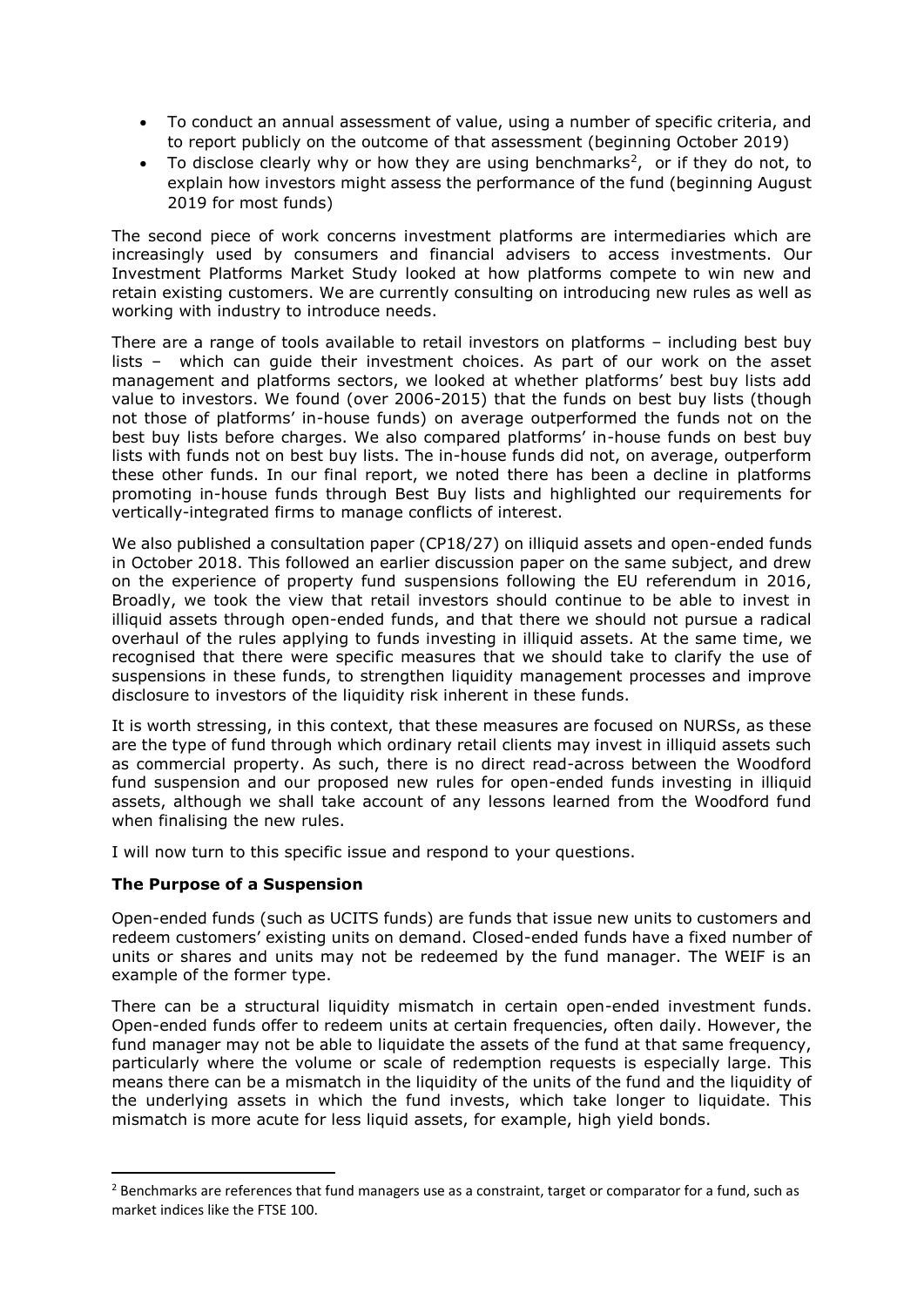Where the volume of redemptions is in line with the fund manager's expectations, redemption requests can normally be managed in an orderly manner. The fund manager invests the fund's assets, in line with our COLL rules (discussed above) and the fund's constitutional documents and prospectus, to optimise returns. At the same time, the fund manager balances this imperative with the need to ensure sufficient liquidity to meet reasonably foreseeable redemption demand. Sometimes liquidity may be held in cash or cash-like instruments within the fund, but holding excessive cash limits returns and may be contrary to the fund manager's obligations under the fund's constitutional documents and prospectus. Sometimes liquidity may need to be generated by liquidating assets, such as selling shares.

In exceptional circumstances where, for example, redemption requests are extremely high or much higher than foreseen, it may not be possible for the fund manager to meet those requests in line with the fund's normal redemption frequency. This may be because there is insufficient liquidity currently held in the fund. It may also be because the fund manager cannot liquidate assets quickly enough to meet the redemption demand without risking sales of those assets at a lower value than might be the case in a more orderly sale or distorting the portfolio away from the constitutional documents and prospectus. Even where there is sufficient liquidity to meet immediate demands, if the manager knows that it will not be possible to meet future redemptions as they arise, it would be unfair to remaining investors to allow the current sellers to deplete all the available liquidity. Were it to do so, this could result in outcomes which might harm the interests of remaining investors.

Another reason for suspension may be that the value of the assets is uncertain and therefore the Net Asset Value (NAV) itself, which is the total value of the fund's assets, cannot be known with sufficient certainty. Where the NAV cannot be known, the value of a unit cannot be known either. This was one of the reasons certain property funds were suspended following the 2016 EU referendum (though this is not the case for the WEIF suspension).

Where redemption pressure is high, or the NAV cannot be known with certainty, the fund manager may decide it is necessary to suspend the fund, with the agreement of its depositary.

In summary, a suspension enables fund managers, in such exceptional circumstances, temporarily to cease the sale or redemption of units in an open-ended authorised fund. Suspensions are not unique to the UK. They are an internationally recognised tool available to fund managers and the International Organization of Securities Commissions (IOSCO), which is an international group of securities regulators, has published various documents on them including Principles on their proper use<sup>3</sup>.

## **What factors should dictate how long a suspension should be, and is there a maximum length? At what point would the FCA intervene in a suspension?**

We do not specify a time limit for a suspension and to do so may run contrary to the interests of investors if, for example, it was lifted before the fund could operate in an orderly fashion without disorderly sales. In this scenario, value for investors would be reduced or even destroyed.

Nonetheless, a suspension imposed due to liquidity issues should last no longer than necessary to generate sufficient liquidity to meet actual and expected redemptions demand again. It must be formally reviewed by the fund manager at least every 28 days and the FCA must be informed of the results of that review. In receiving this information, we would, for example, review the plan for getting the portfolio into a more liquid state, how it is being implemented and the progress achieved.

**.** 

<sup>&</sup>lt;sup>3</sup> See for example: [www.iosco.org/library/pubdocs/pdf/IOSCOPD349.pdf](http://www.iosco.org/library/pubdocs/pdf/IOSCOPD349.pdf)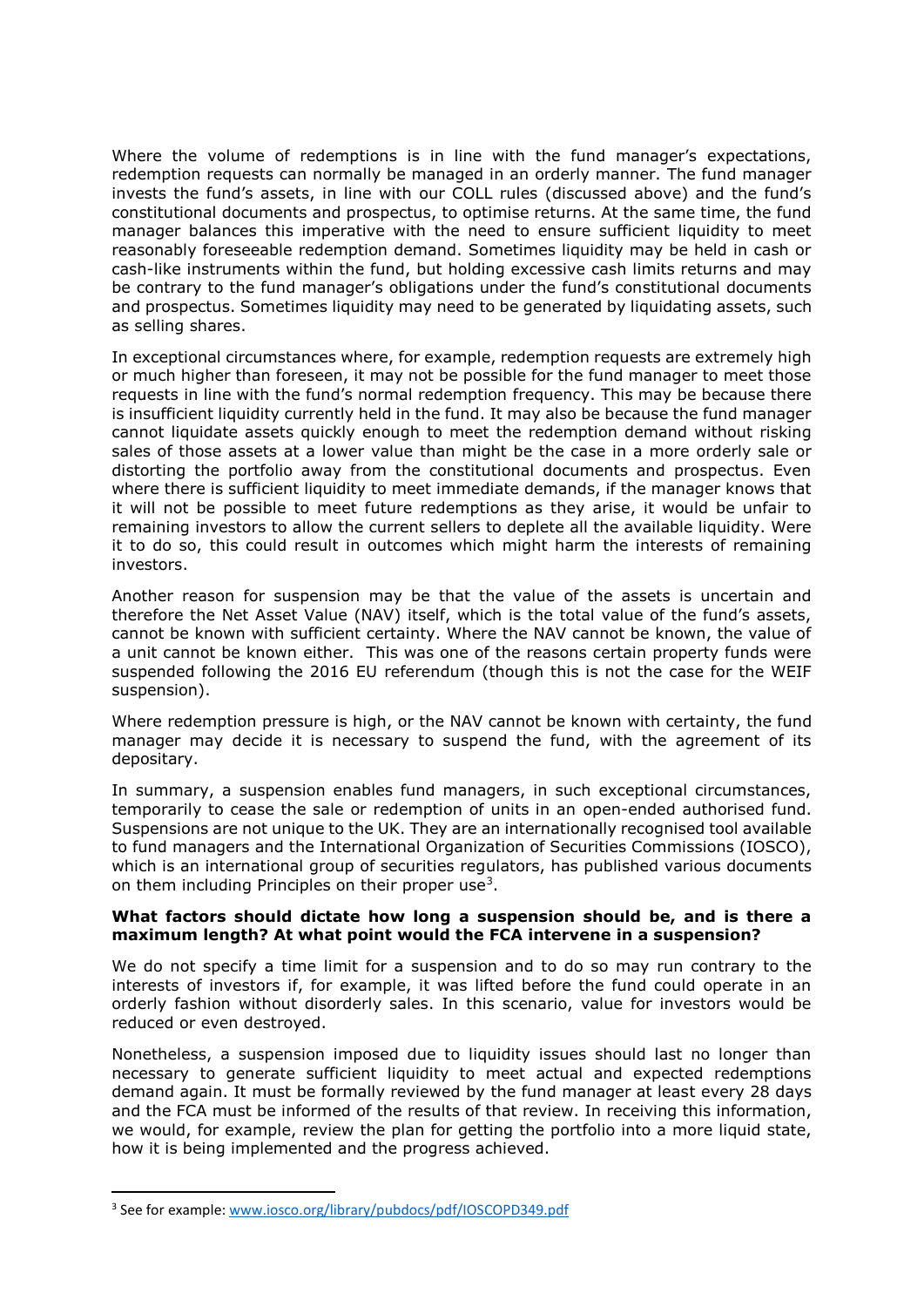At all times, the best interests of all investors, those remaining invested and those seeking to exit, must be upheld. All investors in an authorised fund (which includes UCITS) should be treated equitably and therefore it would be inappropriate to favour one set of investors over another, or to inform one set of investors of the imposition, or lifting, of a suspension ahead of another. If we believe that the interests of investors are not being upheld we would take action.

The FCA has the power to direct an authorised fund to suspend but only under specific circumstances (such as where the fund manager has contravened, or is likely to contravene, relevant provisions of FSMA or our rules). The FCA would not act in such a way unless there was clear evidence to justify such an intervention. We do however engage with the fund manager to ensure the actions necessary to allow a suspension to be lifted are undertaken in an orderly and timely manner.

The FCA's Principles for Businesses require all firms, including fund managers, to exercise due skill, care and diligence and our rules require fund managers to uphold the best interests of investors at all times. Where we suspect this has not been the case in practice, we may choose to open an investigation.

## **Whether the FCA has a view on the fees that funds charge during a suspension?**

There is no requirement on fund managers to reduce or waive entirely their investment management fees during suspensions. However, a firm can choose to do so. The investment management element of the fees that investors in a fund bear relates broadly to the activities that the fund manager undertakes to manage the assets of the fund, for example by buying and selling securities in line with the fund's constitutional documents and prospectus.

As we have both said, there are good arguments for waiving fees during a suspension as a gesture of support to investors. That said, management activities continue during suspension. Clearly, the fund manager continues to accrue operational costs during this period, including the need to pay staff and rent for premises and so forth.

However, decisions around fee structures are for the fund manager to take.

## **Please could you provide a timeline of the FCA's supervisory contact with the Fund, or those related to its management?**

For the reasons I set out above, the FCA has had most engagement with Link Fund Solutions, which is the 'authorised fund manager'.

The FCA has been in contact with Link since February 2018 regarding issues related to liquidity risks. In February and March 2018, the FCA engaged with Link in connection with two breaches of the 10% limit on the maximum proportion of unlisted securities held within WEIF. Following our engagement, these breaches were each notified to us as resolved within a timeframe we had agreed with Link.

From April to December 2018, we held monthly monitoring discussions with Link in relation to the deteriorating liquidity position within WEIF. Following this engagement, Link revised its liquidity risk management measures to seek to ensure it could meet redemptions on demand. No further breaches of the 10% limit were notified.

To put how the fund managed its liquidity into more context, I set out details of the fund's liquidity process and certain metrics below. Fund liquidity risk management measures often include setting certain thresholds of liquidity risk, which, if met, would trigger contingency plans. Link allocated the portfolio into four 'buckets', each with a certain liquidity profile.

Link broke down the portfolio of the WEIF into four liquidity 'buckets'. Each bucket contains a proportion of the fund's asset that are expected to be able to be sold within a specified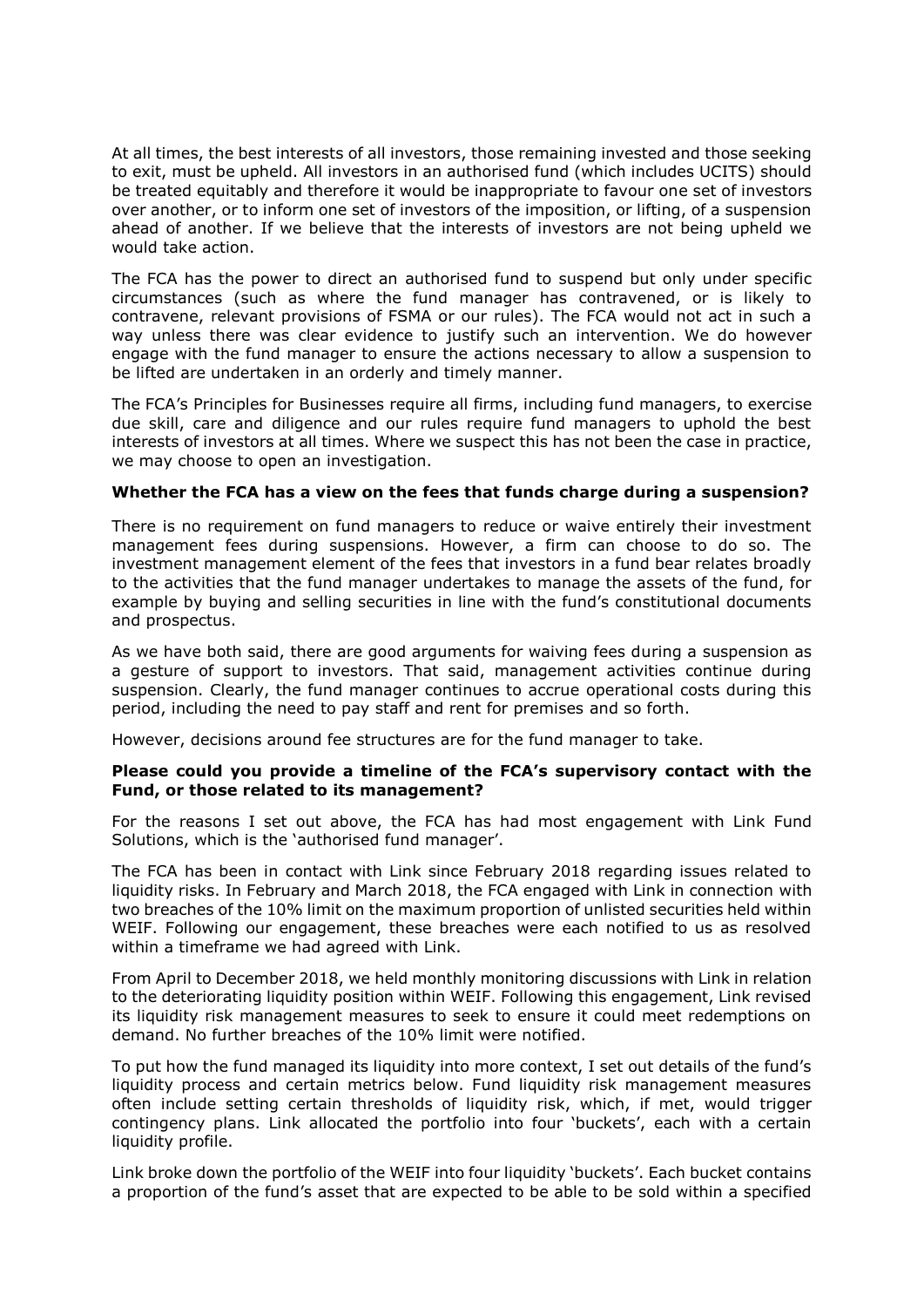time period (in normal market conditions). As at the 30 June 2018, the liquidity profiles of these buckets for the WEIF was as follows.

The expected length of time to liquidate securities in each 'bucket' is indicated in brackets; the percentages refer to proportions of the NAV:

- Bucket 1 (1 7 days): 21%
- Bucket 2  $(8 30 \text{ days})$ : 24%
- Bucket 3 (31 180 days): 30%
- Bucket 4 (181 365+ days): 25%

As at 30 April 2019, the liquidity profile of the fund was:

- Bucket  $1(1 7 \text{ days})$ : 8%
- Bucket 2  $(8 30 \text{ days})$ : 29%
- Bucket  $3(31 180 \text{ days})$ :  $32\%$
- Bucket 4 (181 365+ days): 33%

The figures indicate the fund became less liquid between June 2018 and April 2019. However, the fund did not breach any internal thresholds during this period and was able to meet redemptions throughout.

Link had set the following restrictions when assessing fund liquidity:

Trigger: Launch an 'event' to investigate the cause and update contingency plan if any of the following thresholds are met:

- Bucket 4 increases above 30% of NAV
- Bucket 3 and 4 combined increases above 65% of NAV
- Bucket 1 decreases below 8% of NAV

Limit: Invoke contingency plans if any of the following thresholds are met:

- Bucket 4 increases above 35% of NAV
- Bucket 3 and 4 combined increases above 70% of NAV
- Bucket 1 decreases below 5% of NAV

On 28th February 2019, Link notified the FCA that a transaction was due to be effected that same day involving the purchase of certain unquoted assets by the Patient Capital Trust ('PCT'), an investment trust for which WIM is the portfolio manager, from WEIF, in return for shares in the PCT. We sought and reviewed further information on the rationale for the transaction and the decision-making and governance processes around it.

During this assessment and towards the end of March 2019, we became aware of press articles discussing certain securities listed on The International Stock Exchange (TISE) in Guernsey, which were reported to be held by the WEIF. The UCITS rules do not require fund managers to notify their regulator that securities held within their funds are due to be or have been listed, or suspended from listing on an approved exchange.

Following these reports, we met Link to discuss its management of the WEIF, which particularly focused on issues related to the fund's exposure to illiquid assets, including those reported to be listed on TISE.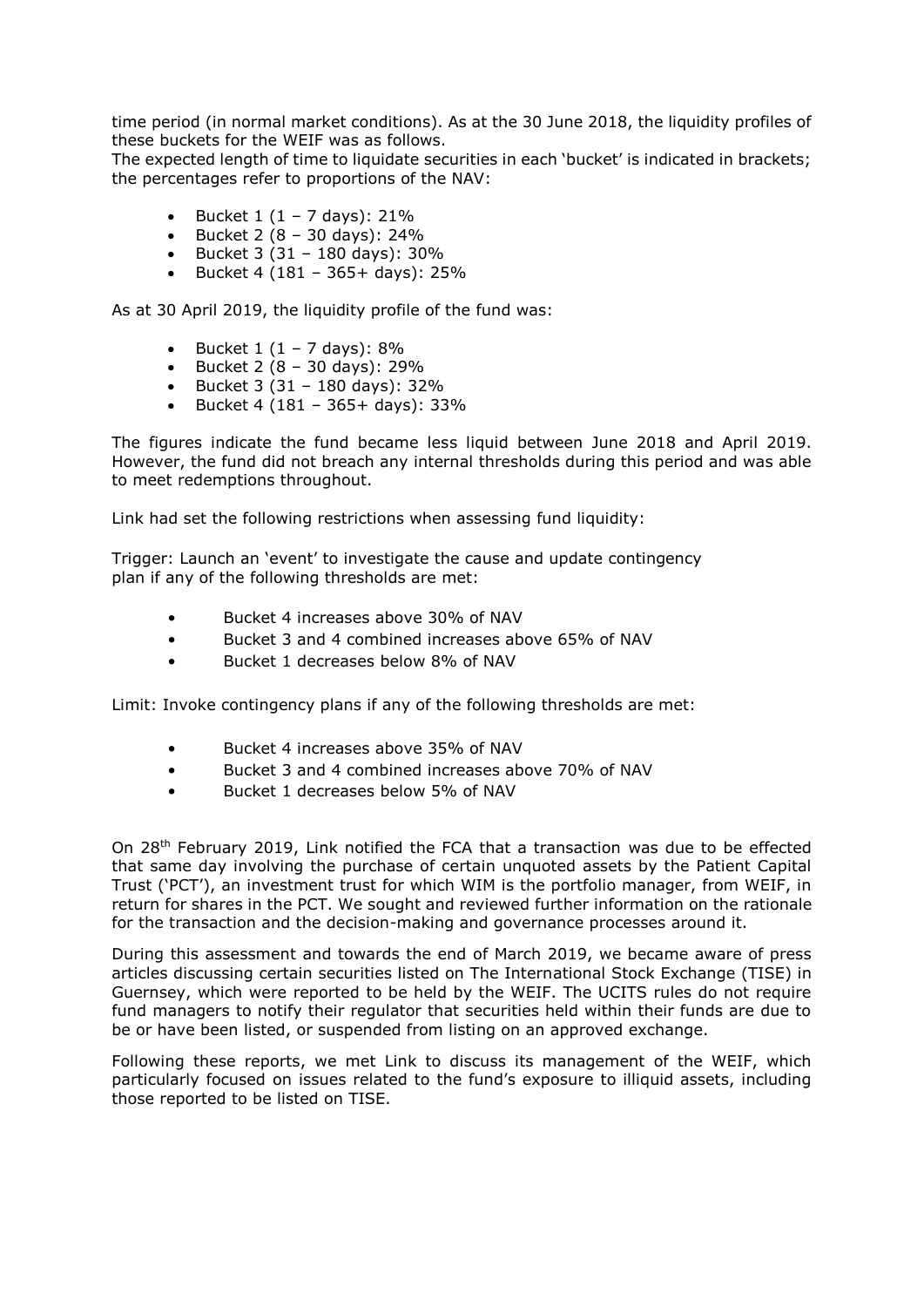During this meeting, Link informed us that three stocks listed on TISE and held by WEIF had been suspended from dealing by the TISE Authority (the 'Authority'). We sought further information from Link in relation to its risk management strategy, stress testing and plans to reduce the fund's exposure to unquoted securities. From  $24<sup>th</sup>$  April, Link began to send us daily reports of all flows into and out of (i.e. subscriptions and redemptions) WEIF.

We subsequently spoke to TISE (see below) who informed us that the stocks had been suspended due to the press reporting and queries about whether the listings had led to a breach of any FCA regulations.

During May 2019, net outflows (meaning redemptions were larger than subscriptions) averaged one per cent of NAV per week. However, the redemption requests on  $31^{st}$  May and the 3rd June amounted to £296m, representing 8.2% of NAV, with the fund holding no cash at the time, having previously drawn down some of an overdraft facility. Funds are permitted to have access to overdraft facilities, to provide liquidity where necessary, but the value of the overdraft is restricted relative to the size of the fund. The redemptions on 31<sup>st</sup> May and 3<sup>rd</sup> June were very high and coincided with the repayment of the overdraft. See chart 1 (data source: Morningstar).

Note that the size of the WEIF had generally been falling from around May 2017 until it suspension in June 2019. Its assets under management (AUM) peaked in May 2017 and incurred redemptions totally around  $£4.3$ bn since then. The performance of the fund was also negative, further reducing AUM. It returned -16.5% in 2018 and -7% in 2019. Chart 2 (data source: Morningstar) shows these trends.

On  $3<sup>rd</sup>$  June, Link determined that the fund was not able to meet the redemption requests and therefore, with the agreement of the WEIF depositary, Northern Trust Global Services SE, decided to suspend the fund. The FCA was notified that same day.

Link deemed the suspension necessary due to the risk that, in the event the fund did not suspend, assets would have to be sold at prices below current values and that the resulting composition of the fund's assets would be more illiquid. Neither outcome was deemed to be in best the interests of remaining investors.

Our preliminary supervisory inquiries suggest that the exposure to unlisted securities within the fund was around 20% of the NAV in February 2019 prior to the TISE listing. To maintain the reposted level below 10%, the WEIF appeared to make use of rules that derive from the EU UCITS Directive, including one that allows a security to be excluded from the 10% limit, i.e. to be deemed eligible, if its issuer plans to list that security within 12 months. There is no requirement for the fund manager to disclose this to the regulator.

#### **Please could you provide a timeline of the FCA's supervisory contact with the authorities in Guernsey, in relation to activities related to the Fund?**

Our contact with the authorities in Guernsey in relation to these matters has been as follows. On 11th April 2019, TISE suspended dealings in securities listed by the following issuers:

- Ombu Group Limited (admitted to TISE: 15<sup>th</sup> June 2018)
- IH Holdings International Limited (admitted to TISE:  $5<sup>th</sup>$  October 2018)
- BenevolentAI Limited (admitted to TISE: 21<sup>st</sup> March 2019)

The FCA did not receive, nor would we have expected to receive, prior notification that securities held by the WEIF were to due be listed on TISE or had been suspended. The fund manager is not obliged to inform its regulator that securities within a fund are to be listed. Moreover, the Guernsey authorities were not under an obligation to inform the FCA ahead of any suspension.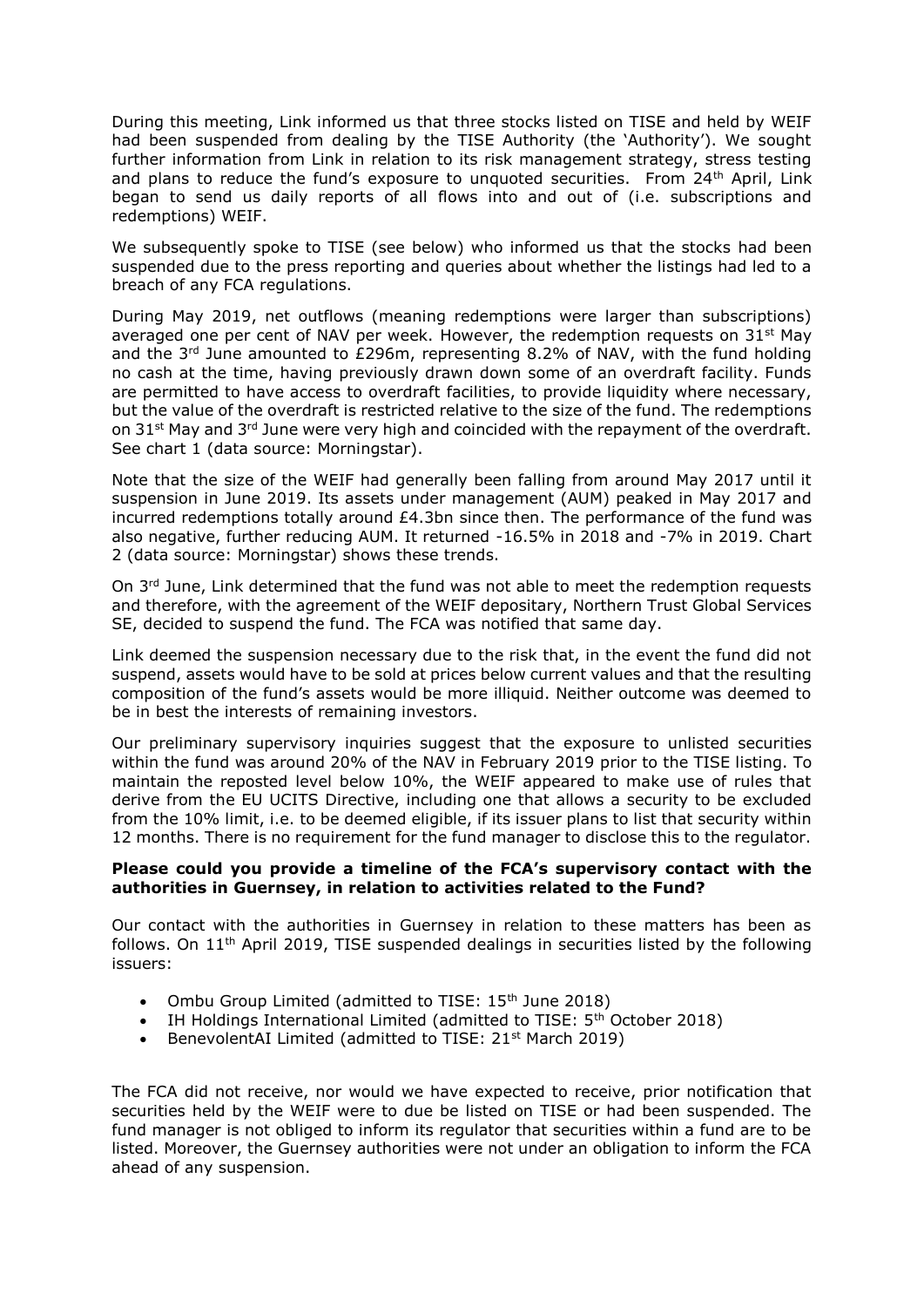UCITS funds can invest 100% of scheme property in transferable securities that are listed on an eligible market. The UCITS Directive permits an authorised fund manager, after consultation with and notification to the fund's depositary, to decide that a non-EEA market is eligible on the basis of various factors such as regular operation, openness, liquidity and has adequate arrangements for the unimpeded transmission of income and capital to investors. Link had designated the TISE an 'eligible market'.

However, the events surrounding the WEIF have underlined that just because securities are listed on an eligible market does not automatically mean that those specific securities are liquid. A case can be made for reviewing the UCITS eligibility rules to take greater account of the depth of the market for the individual securities listed.

Nevertheless, it should be noted that the rules currently make it clear that 'the liquidity of a transferable security – listed or unlisted] should not compromise the ability of the authorised fund manager to comply with its obligation to redeem units at the request of any qualifying unitholder.' (COLL 5.2.7AR(b)).

On  $15<sup>th</sup>$  April, TISE contacted us by email requesting a call to discuss the above suspensions. Unfortunately, TISE did not make contact with the areas of the FCA that processes and considers these sorts of requests.

On 26<sup>th</sup> April, we responded immediately to TISE suggesting a call. On  $1<sup>st</sup>$  May, TISE replied suggesting a call take place that week or the following week. On  $8<sup>th</sup>$  May, we spoke with TISE regarding issues surrounding the listings. TISE subsequently followed up with further information in writing.

#### **Whether the FCA has initiated any formal investigation related to the events that led to the suspension?**

We have opened an investigation but cannot comment any further.

Yours sincerely,

Andrew Barley

**Andrew Bailey Chief Executive**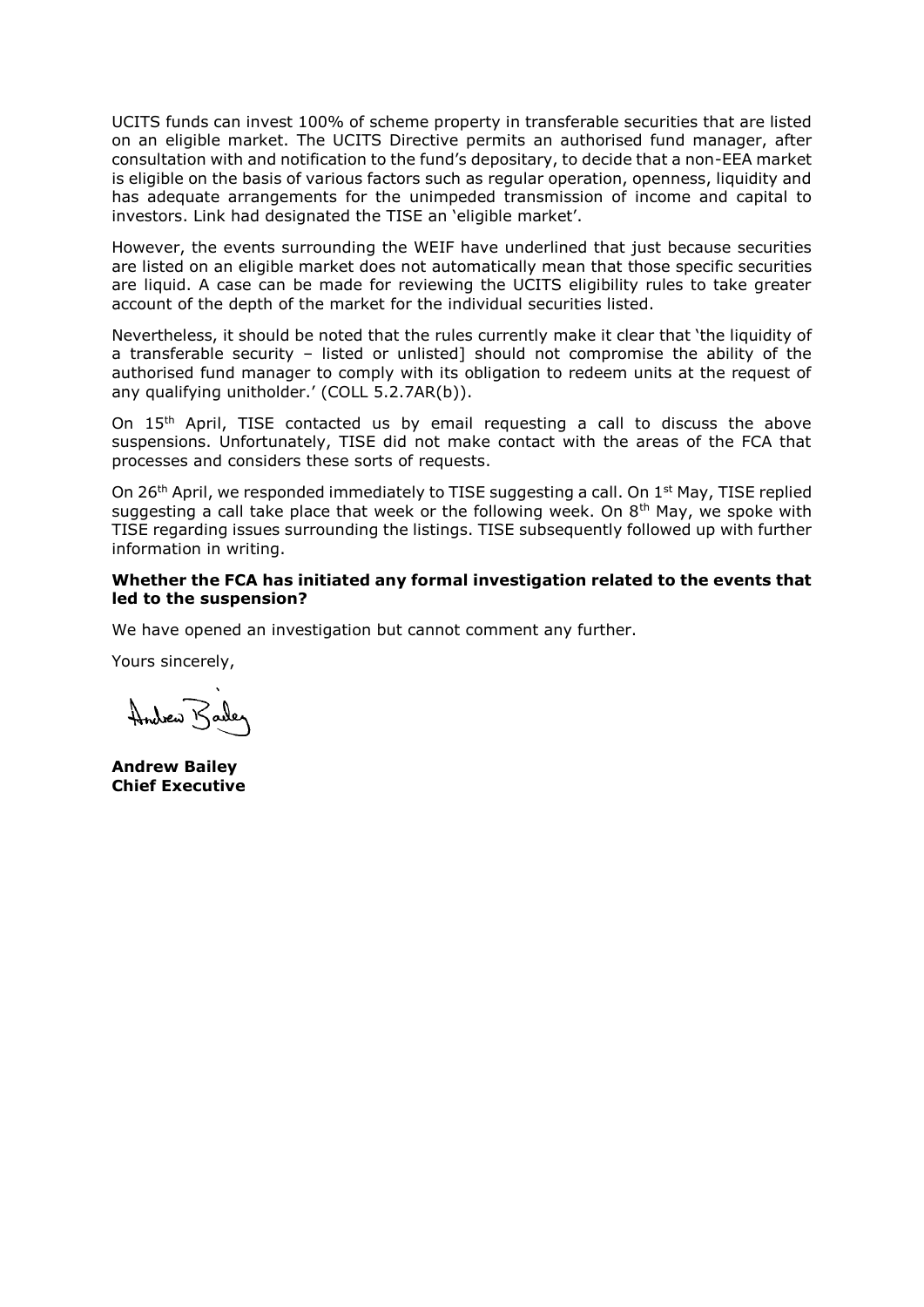Chart 1: Displays the daily fund flows since May 2018 and highlights how significant the daily redemption was (on suspension day) relative to preceding daily flows over the previous 12 months.